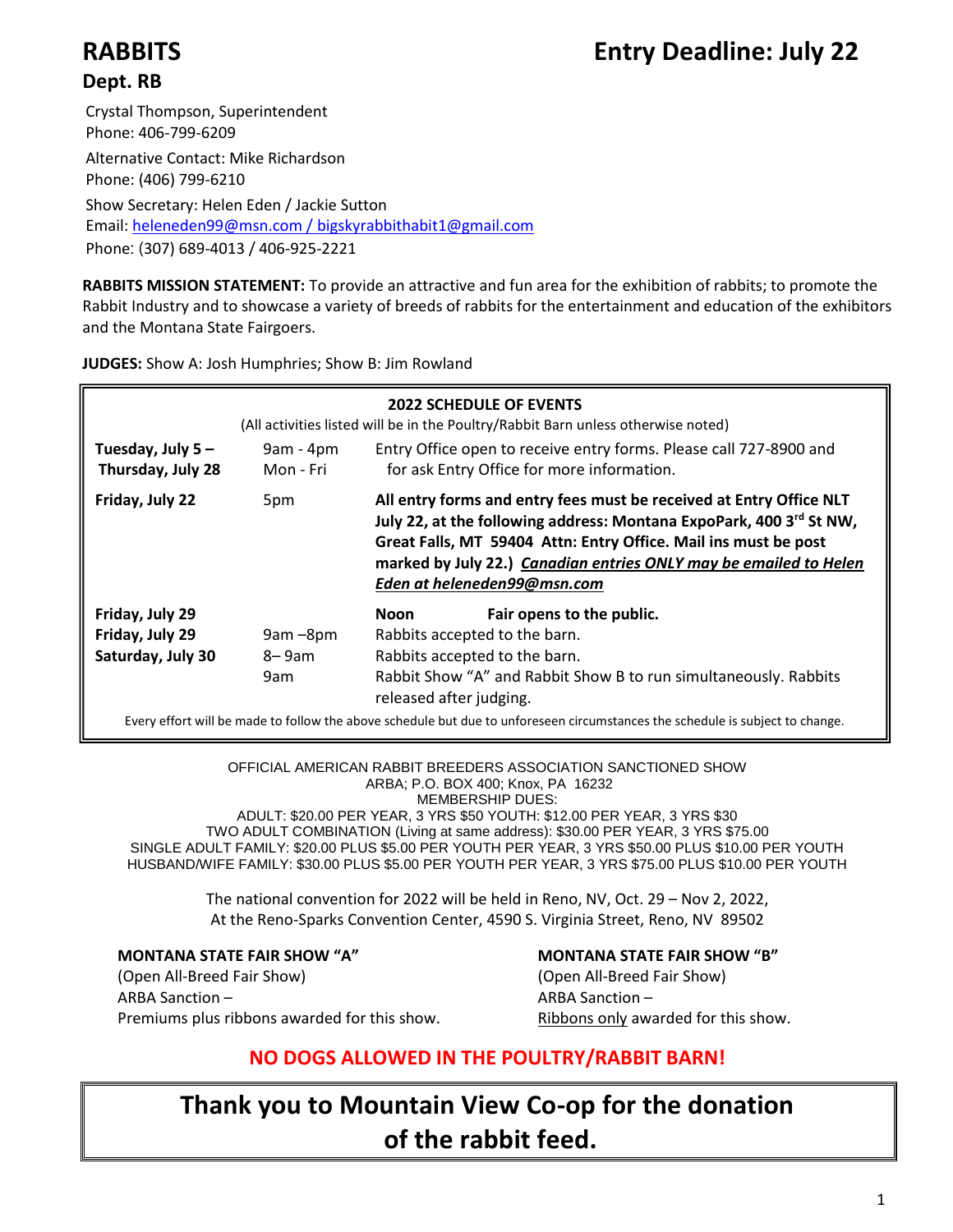# **PREMIUMS ATTENTION EXHIBITORS**

The Entry office will process judging results as quickly as possible after judging completion. Please allow 3 to 5 days. Notice will be posted in departments when premium checks are processed and ready in the Entry Office. The **Entry Office** will be open from **July 29 th through August 6 th (8am to 6pm) and August 7 th through 11th (9am to 4pm)**. Every effort should be made to collect your Premium Checks between these times. Premium Checks of \$399.99 or less may be cashed during that time period in the Entry Office.

All remaining Premium Checks will be mailed to you in the name and at the address provided by you on the Entry Form. The Montana State Fair will only mail premium awards.

#### *NOTE: A W9 must be filled out each year if either of the following apply to you:*

- *You have had changes to your name or address.*
- *You are a first-time exhibitor at the Montana State Fair*

#### **RULES & REGULATIONS**

- 1. All participants at Montana State Fair events are responsible for reading the Montana State Fair GENERAL INFORMATION and LIVESTOCK INFORMATION Sections and complying with policies listed therein. These sections are located at goexpopark.com under the Montana State Fair tab.
- 2. AGREEMENT TO ALL RULES AND REGULATIONS HEREIN STATED IS UNDERSTOOD WHEN THE EXHIBITOR SUBMITS THE ENTRY FORM.
- 3. All entrants must complete a W9 form at time of entry to receive any premiums.
- **4. Livestock exhibitors shall purchase admittance tickets.** Adult and Youth exhibitors may purchase an Exhibitor's Packet for \$20 good for 10 admissions for Fair week. With purchase of first Exhibitor's Packet, additional free passes are issued for every \$50.00 of entry fees. Exhibitors may purchase individual tickets for \$4.00 each.
- 5. ONE EXHIBITOR PER ENTRY FORM. All entries must be made in the name of the actual owner of the rabbit.
- 6. Each entry must be completed in full, including class code. Tattoo number MUST be listed for each individual rabbit.
- 7. All exhibits must be examined by the superintendent before being allowed in the exhibition building.
- 8. Any animal showing symptoms of disease shall be removed from the building at once and cared for by the proper authorities. A representative from the Montana State Livestock Sanitary Board will be in the building most of the week and will help examine exhibits upon arrival.
- 9. All exhibits will be caged under the superintendent's supervision and no exhibit may be removed from cages or handled by any unauthorized person except by special permission of the Superintendent. THIS RULE WILL BE STRICTLY ADHERED ENFORCED.
- 10. **ALL RABBITS PRESENT IN THE RABBIT/POULTRY BARN, WHETHER THEY ARE BEING SHOWN OR DISPLAYED FOR SALE, MUST MEET ARBA MINIMUM JUNIOR WEIGHT REQUIREMENTS FOR THEIR BREED. EXHIBITORS DISPLAYING RABBITS, WHETHER FOR SHOW OR SALE THAT DO NOT MEET THESE REQUIREMENTS, WILL BE REQUIRED TO REMOVE THEM FROM THE BARN IMMEDIATELY.**

#### **SPECIAL AWARDS**

#### **SHOW A AND SHOW B**

BEST IN SHOW RABBIT - \$15 and plaque BEST IN SHOW RESERVE RABBIT - \$10 and plaque

**SHOW A ONLY - STATE FAIR SPECIAL AWARDS** BEST RABBIT SHOWN BY YOUTH – rosettes and  $1^{st}$  - \$5; 2<sup>nd</sup> - \$3; 3<sup>rd</sup> - \$2. MOST RABBIT MILES OUT OF STATE - 1<sup>st</sup> - \$5; 2<sup>nd</sup> - \$3 MOST RABBIT MILES IN MONTANA - 1<sup>st</sup> - \$5; 2<sup>nd</sup> - \$3 BEST DISPLAY OVERALL - \$10 BEST OF BREED IN 5 LARGEST CLASSES - \$10.00 BEST OPPOSITE SEX IN 5 LARGEST CLASSES - \$5 BEST DISPLAY OF SINGLE ROASTER (5 or more) - \$5 BEST DISPLAY OF MEAT PEN (3 or more) - \$5 BEST OVERALL COMMERCIAL FUR - \$5 FIVE LARGEST BREED FUR CLASSES - \$5 for each first-place winner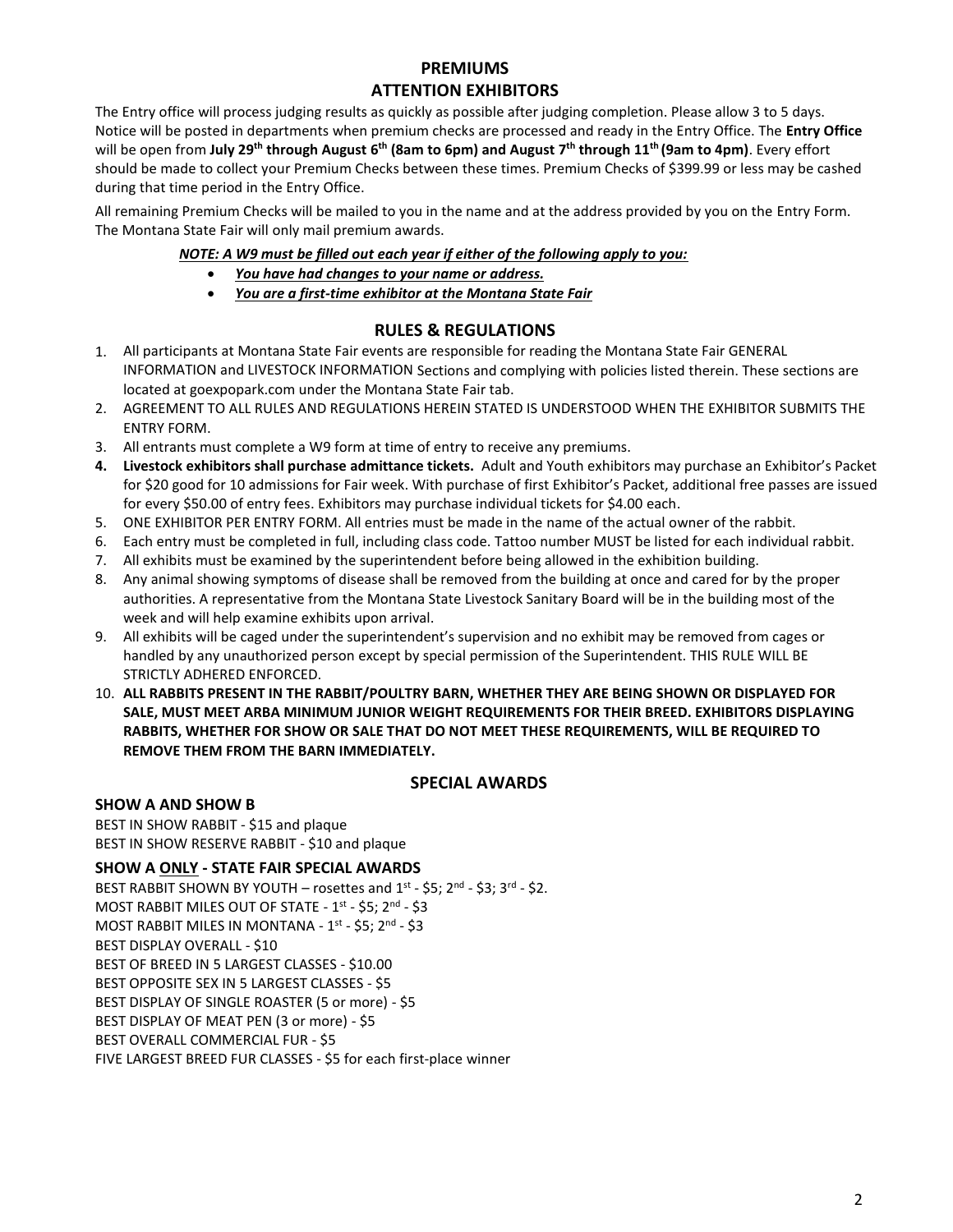#### **REGULATIONS FOR SHOW A AND SHOW B**

- 1. All rabbit general rules apply.
- 2. American Rabbit Breeder Association chartered, and sanctioned shows are governed by the latest official show rules of the association. Exhibitors who wish to register their stock under this system will have the opportunity to do so during these shows with ARBA registrar.
- 3. All rabbits will be judged according to ARBA Standard of Perfection. Sanctions at the shows will be recognized as required by sanction rules.
- 4. All rabbits exhibited must bear registration of pedigree, tattoo numbers properly placed in ear and listed on entry blank and shipping crates.
- 5. No substitutions of entry unless of the same class, sex, age and breed.
- 6. There will be a fee of \$1 charged for tattooing rabbits and a 50-cent charge for each change made on entry blank. No ear number on entry blank will constitute a change.
- 7. All allowable changes must be made before the start of judging.
- 8. Management will refuse entry of all diseased and unsightly animals and entry fees on such animals will be forfeited.
- 9. The Montana State Fair and its representatives will not be responsible for damage or loss to exhibits. All care will be exercised by same to prevent damage or loss. Watchmen will be on duty at all times.
- 10. Judge's decisions are final. Anyone interfering with, attempting to influence or deceive the judge will be disqualified and any awards won forfeited along with entry fees.
- 11. All fur entries must be entered in regular class to be eligible.
- 12. Rabbits disqualified from regular class are ineligible for participation in fur class except for animals eliminated for being over or under weight.
- 13. There must be 5 or more entries to compete for fur specials.
- 14. No breeding will be allowed in the showroom without consent of both owners and knowledge of show superintendent.
- 15. Cooping pens are available on a first come basis. Preference will be given to out of state and out of town exhibitors.
- 16. All exhibitors will be responsible for handling their own animals to and from the show table unless prior arrangements are made with the superintendent.
- 17. No litters accepted for display. Display could put health and welfare of young rabbits in jeopardy.
- 18. Any changes in scheduled judging times will be posted at the Poultry, Pigeon, and Rabbit desk in the display building.
- 19. Handsome ribbons will be awarded in all regular classes on  $1<sup>st</sup>$  through  $5<sup>th</sup>$  place at judge's discretion.

#### **DIVISIONS/CLASSES**

#### **DIVISIONS**

**HEAVYWEIGHT LIGHTWEIGHT FUR** 

**MEAT BREED CLASSES**

#### **HEAVYWEIGHT**

**ENTRY FEE:** \$1.25 per exhibit

**PREMIUMS:** Based on number of head/class 3 or more:  $1^{st}$  - \$3;  $2^{nd}$  - \$2;  $3^{rd}$  - \$1.25;  $4^{th}$  &  $5^{th}$  receive ribbons. 2 or less: 1<sup>st</sup> - \$1.50; 2<sup>nd</sup> - \$1.25

#### **CLASSES:**

RB-\_\_\_-1 Senior Buck, over 8 months old RB- -2 Intermediate Buck, 6 to 8 months old RB- -3 Junior Buck, under 6 months old RB-\_\_\_-4 Senior Doe, over 8 months old RB-\_\_\_-5 Intermediate Doe, 6 to 8 months old RB- -6 Junior Doe, under 6 months old RB-\_\_\_-7 Pre-Junior Buck, under 3 months old RB-\_\_\_-8 Pre-Junior Doe, under 3 months old

*Note: Entries in the pre-junior classes are limited to rabbits of the following breeds: Beveren (not over 5 ½ lbs.), Californian (not over 5 ½ lbs.); Champagne d'Argent (not over 6 lbs.), Checkered Giant (not less than 4 lbs. or over 7 lbs.), Giant Chinchilla (not over 8 lbs.), Cinnamon (not over 5 ½ lbs.), New Zealand (not over 6 lbs.), Blanc de Hotot (not over 5 lbs.), and Crème D'Argent (not over 5 lbs.).*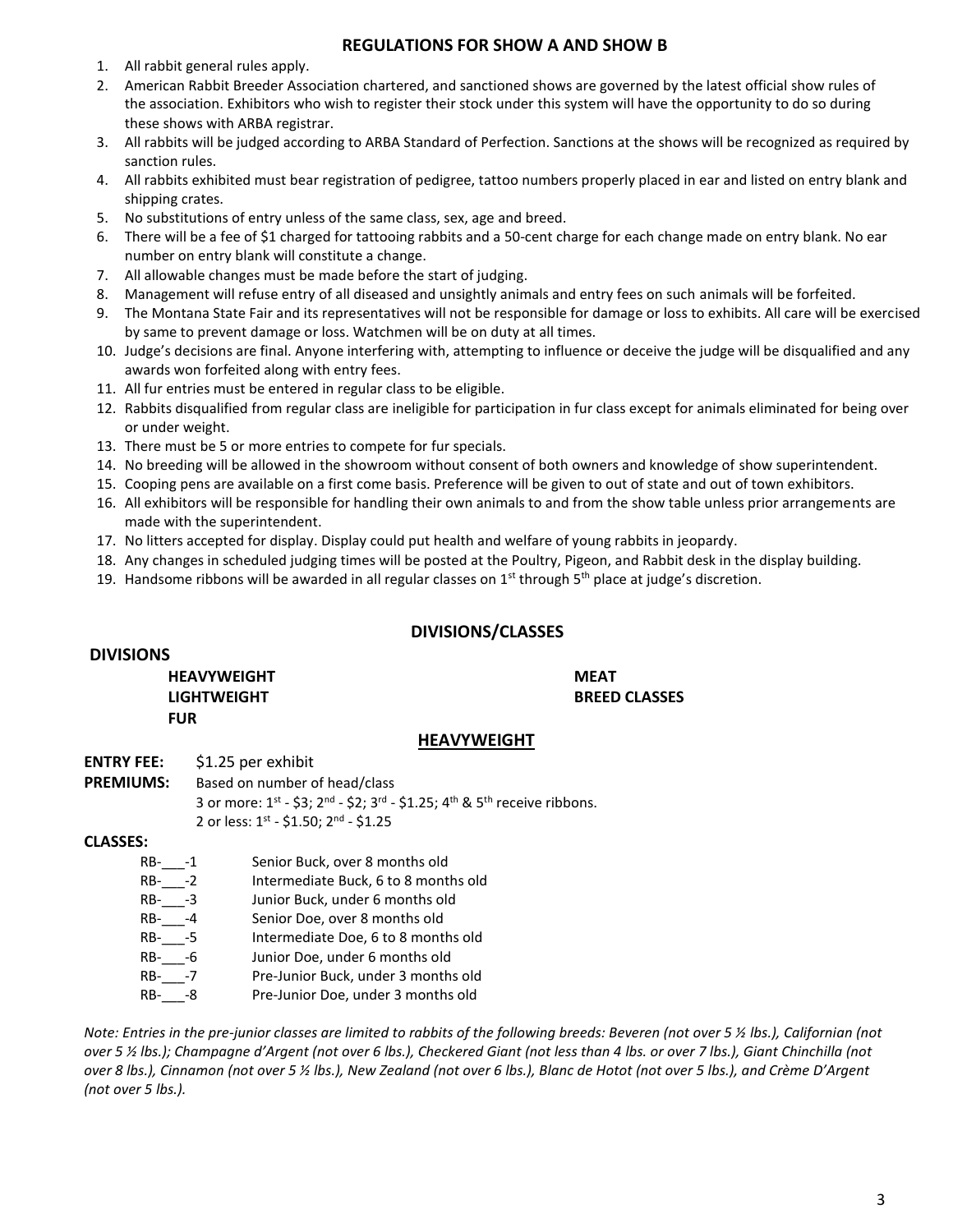#### **HEAVYWEIGHT DIVISIONS**

| <b>AMERICAN</b>       |                             |              |                         |                   |                    |
|-----------------------|-----------------------------|--------------|-------------------------|-------------------|--------------------|
| 001                   | Blue                        |              | <b>CHECKERED GIANT</b>  |                   | <b>NEW ZEALAND</b> |
| 002                   | White                       | 180          | <b>Black</b>            | 320               | <b>Black</b>       |
|                       | <b>AMERICAN CHINCHILLA</b>  | 181          | Blue                    | 321               | Blue               |
| 020                   | All American Chinchillas    |              | <b>CRÈME D'ARGENT</b>   | 322               | <b>Broken</b>      |
|                       | <b>ANGORA, GIANT</b>        | 200          | All Crème d'Argents     | 323               | Red                |
| 040                   | Ruby-eyed whites            |              | <b>FLEMISH GIANT</b>    | 324               | White              |
|                       | <b>ARGENTE BRUN</b>         | 220          | <b>Black</b>            | <b>PALOMINO</b>   |                    |
| 060                   | All Argente Bruns           | 221          | Blue                    | 340               | Golden             |
| <b>BEVEREN</b>        |                             | 222          | Fawn                    | 341               | Lynx               |
| 080                   | <b>Black</b>                | 223          | Light gray              | <b>SATIN</b>      |                    |
| 081                   | Blue                        | 224          | Sandy                   | 360               | <b>Black</b>       |
| 082                   | White                       | 225          | Steel gray              | 361               | Blue               |
| <b>BLANC de HOTOT</b> |                             | 226          | White                   | 362               | <b>Broken</b>      |
| 100                   | All Blanc de Hotots         |              | <b>GIANT CHINCHILLA</b> | 363               | Californian        |
|                       | <b>CALIFORNIAN</b>          | 240          | All Giant Chinchillas   | 364               | Chinchilla         |
| 120                   | All Californians            | <u>НОТОТ</u> |                         | 365               | Chocolate          |
|                       | <b>CHAMPAGNE D'ARGENT</b>   | 260          | All Hotots              | 366               | Copper             |
|                       | 140 All Champagne D'Argents |              | <b>LOPS, ENGLISH</b>    | 367               | Otter              |
| <b>CINNAMON</b>       |                             | 280          | <b>Broken</b>           | 368               | Red                |
| 160                   | <b>All Cinnamons</b>        | 281          | Solid                   | 369               | Siamese            |
|                       |                             |              | <b>LOPS, FRENCH</b>     | 370               | White              |
|                       |                             | 300          | <b>Broken</b>           | <b>SILVER FOX</b> |                    |
|                       |                             | 301          | Solid                   | 380               | All Silver Fox     |

#### **LIGHTWEIGHT**

#### **ENTRY FEE:** \$1.25 per exhibit

PREMIUMS: (Based on number of head/class) 3 or more: 1st - \$3; 2<sup>nd</sup> - \$2; 3<sup>rd</sup> - \$1.25; 4<sup>th</sup> & 5<sup>th</sup> will receive ribbons. 2 or less: 1<sup>st</sup> - \$1.50; 2<sup>nd</sup> - \$1.25

# **CLASSES:**

| RB- -1 | Senior Buck, over 8 months old  |
|--------|---------------------------------|
| RB- -3 | Junior Buck, under 6 months old |
|        |                                 |

RB-\_\_\_-4 Senior Doe, over 8 months old RB-\_\_\_-6 Junior Doe, under 6 months old

#### **LIGHTWEIGHT DIVISIONS**

|       | 400 Solid               |
|-------|-------------------------|
|       | 401 Broken              |
|       | <b>AMERICAN SABLE</b>   |
|       | 420 All American Sables |
|       | ANGORA, ENGLISH         |
|       | 440 White               |
|       | 441 Colored             |
|       | Broken                  |
|       | ANGORA, FRENCH          |
|       | 460 White               |
| 461 — | Colored                 |
|       | ANGORA, SATIN           |
|       | 480 White               |
|       | 481 Colored             |
|       |                         |
| 482   | <b>Broken</b>           |
|       | <b>BELGIAN HARE</b>     |
|       | 500 Rufus               |
| 501 — | Tan                     |
|       |                         |
|       | <b>BRITANNIA PETITE</b> |
| 520   | Black                   |

**AMERICAN FUZZY LOP**

| 521          | Black Otter                     |
|--------------|---------------------------------|
| 522          | <b>Blue-eyed White</b>          |
| 523          | <b>Broken</b>                   |
| 524          | Chestnut Agouti                 |
| 525          | Ruby-eyed White                 |
| 526          | Sable Marten                    |
| 527          | Siamese Sable                   |
|              | <b>CHINCHILLA (STANDARD)</b>    |
| 540          | <b>All Standard Chinchillas</b> |
| <b>DUTCH</b> |                                 |
| 560          | Black                           |
| 561          | Blue                            |
| 562          | Chinchilla                      |
| 563          | Chocolate                       |
| 564          | Grav                            |
| 565 —        | Steel                           |
| 566          | Tortoise                        |
|              | <b>DWARF HOTOT</b>              |
| 580          | <b>Black</b>                    |
| 581          | Chocolate                       |
|              | <b>DWARF PAPILLION</b>          |
| 590 —        | <b>Black</b>                    |
|              |                                 |

| 591       | Blue                 |
|-----------|----------------------|
| 592       | Chocolate            |
|           | ENGLISH SPOT         |
| 600       | Black                |
| 601       | Blue                 |
| 602       | Chocolate            |
| 603       | Gold                 |
| 604       | Gray                 |
| 605       | Lilac                |
| 606       | Tortoise             |
|           | <b>FLORIDA WHITE</b> |
| 620       | All Florida Whites   |
| HARLEQUIN |                      |
| 640       | Japanese             |
| 641       | Magpie               |
| HAVANA    |                      |
| 660       | Black                |
| 661       | Blue                 |
| 662       | <b>Broken</b>        |
| 663       | Chocolate            |
| 664       | Lilac                |
|           |                      |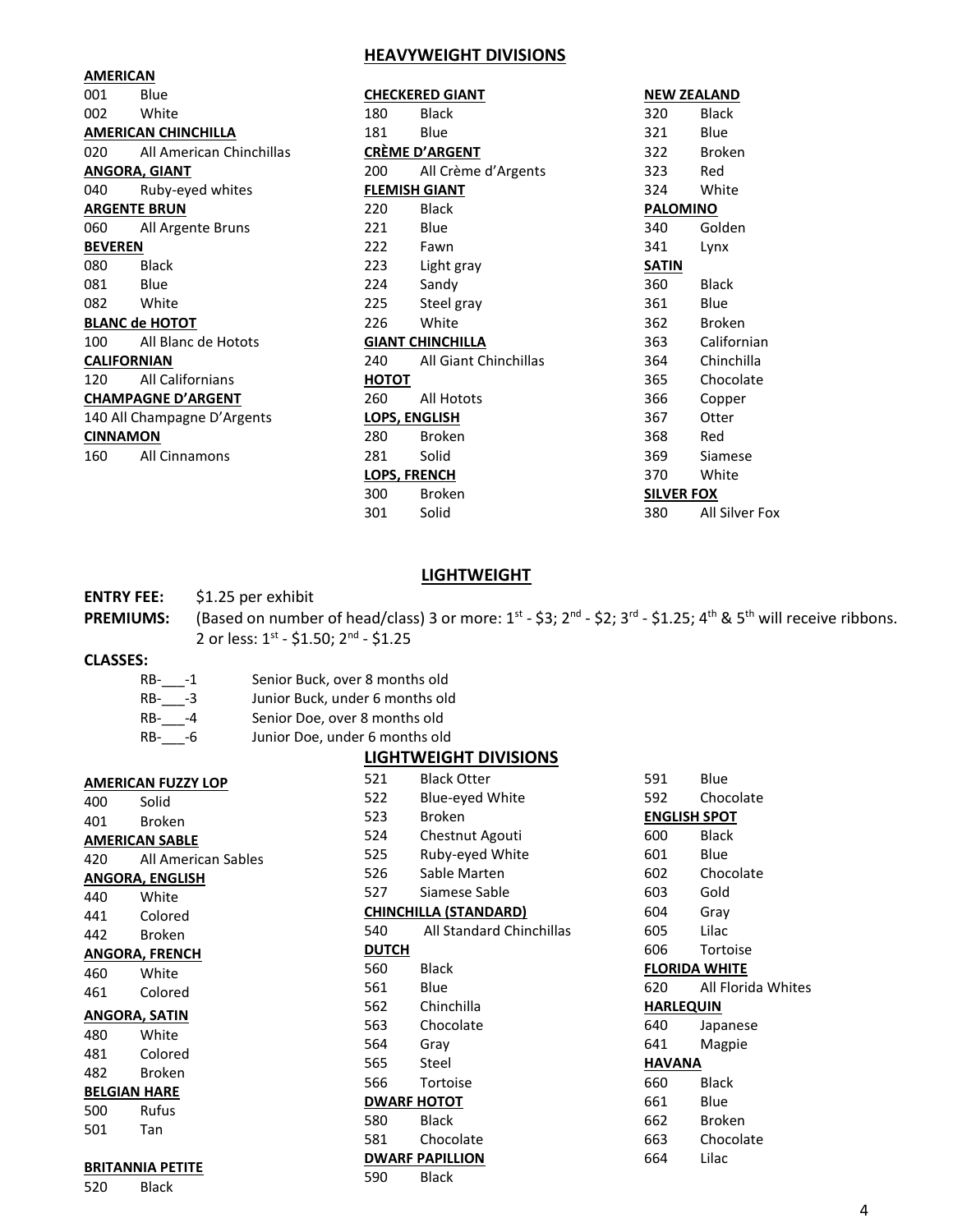| <b>HIMALAYAN</b>    |                    |
|---------------------|--------------------|
| 680                 | <b>Black</b>       |
| 681                 | Blue               |
| 682                 | Chocolate          |
| 683                 | Lilac              |
| <b>JERSEY WOOLY</b> |                    |
| 700                 | Agouti             |
| 701                 | AOV                |
| 702                 | Broken             |
| 703                 | Self               |
| 704                 | Shaded             |
| 705                 | Tan                |
|                     |                    |
| <u>LILACS</u>       |                    |
| 720                 | All Lilacs         |
| <b>LIONHEAD</b>     |                    |
| 740                 | Chocolate          |
| 741                 | Ruby-eyed White    |
| 742                 | Seal               |
| 743                 | Siamese Sable      |
| 744                 | Tortoise           |
| 745                 | <b>Black</b>       |
| <u>LOP, HOLLAND</u> |                    |
| 760                 | Solid              |
| 761                 | Broken             |
| LOP, MINI           |                    |
| 780                 | Solid              |
| 781                 | Broken             |
| <b>MINI REX</b>     |                    |
| 800                 | Black              |
| 801                 | Blue               |
| 802                 | Blue-eyed White    |
| 803                 | <b>Broken</b>      |
| 804                 | Castor             |
| 805                 | Chinchilla         |
| 806                 | Chocolate          |
| 807                 | Himalayan          |
| 808                 | Lilac              |
| 809                 | Lynx               |
| 810                 | Opal               |
| 811                 | Otter              |
| 812                 | Red                |
|                     | Ruby-eyed White    |
| 813                 |                    |
| 814                 | Sable              |
| 815                 | Seal               |
| 816                 | Silver Marten      |
| 817                 | <b>Smoke Pearl</b> |
| 818                 | Tortoise           |
| <b>HIMALAYAN</b>    |                    |
| 680                 | Black              |
| 681                 | Blue               |
| 682                 | Chocolate          |
| 683                 | Lilac              |
| <b>JERSEY WOOLY</b> |                    |
| 700                 | Agouti             |
| 701                 | AOV                |
|                     |                    |
| 702                 | <b>Broken</b>      |
| 703                 | Self               |
| 704                 | Shaded             |
| 705                 | Tan                |

| <u>LILACS</u>       |                         |
|---------------------|-------------------------|
| 720                 | <b>All Lilacs</b>       |
| <b>LIONHEAD</b>     |                         |
| 740                 | Chocolate               |
| 741                 | Ruby-eyed White         |
| 742                 | Seal                    |
| 743                 | Siamese Sable           |
| 744                 | Tortoise                |
| 745                 | Black                   |
| <u>LOP, HOLLAND</u> |                         |
| 760                 | Solid                   |
| 761                 | Broken                  |
| LOP, MINI           |                         |
| 780                 | Solid                   |
| 781                 | Broken                  |
| <u>MINI REX</u>     |                         |
| 800                 | <b>Black</b>            |
| 801                 | Blue                    |
| 802                 | Blue-eyed White         |
| 803                 | <b>Broken</b>           |
| 804                 | Castor                  |
| 805                 | Chinchilla              |
| 806                 | Chocolate               |
| 807                 | Himalayan               |
| 808                 | Lilac                   |
| 809                 | Lynx                    |
| 810                 | Opal                    |
| 811                 | Otter                   |
| 812                 | Red                     |
| 813                 | Ruby-eyed White         |
| 814                 | Sable                   |
| 815                 | Seal                    |
| 816                 | <b>Silver Marten</b>    |
| 817                 | Smoke Pearl             |
| 818                 | Tortoise                |
| <b>MINI SATIN</b>   |                         |
| 840                 | Black                   |
| 841                 | Blue                    |
| 842                 | <b>Broken</b>           |
|                     | Chinchilla              |
| 843                 |                         |
| 844                 | Chocolate               |
| 845                 | Chocolate Agouti        |
| 846                 | Copper                  |
| 847                 | Himalayan               |
| 848                 | Opal                    |
| 849                 | Otter                   |
| 850                 | Red                     |
| 851                 | Siamese                 |
| 852                 | <b>Silver Marten</b>    |
| 853                 | Squirrel                |
| 854                 | Tortoise                |
| 855                 | White                   |
|                     | <u>NETHERLAND DWARF</u> |
|                     | Group 1: Self Varieties |
| 880                 | <b>Black</b>            |
| 881                 | Blue                    |
| 882                 | Chocolate               |
| 883                 | Lilac                   |
| 884                 | Blue-eyed White         |
| 885                 | Ruby-eyed White         |

|                      | Group 2: Shaded Varieties |
|----------------------|---------------------------|
| 900                  | Sable Point               |
| 901                  | Siamese Sable             |
| 902                  | Siamese Smoke Pearl       |
| 903                  | Tortoise                  |
|                      | Group 3: Agouti Varieties |
| 920                  | Chestnut                  |
|                      |                           |
| 921                  | Chinchilla                |
| 922                  | Lynx                      |
| 923                  | Opal                      |
| 924                  | Squirrel                  |
|                      | Group 4: Tan Pattern      |
| 940                  | Otter                     |
| 941                  | Sable Marten              |
| 942                  | <b>Silver Marten</b>      |
| 943                  | Smoke Pearl Marten        |
| 944                  | Tan                       |
|                      |                           |
| Group 5: AOV         |                           |
| 960                  | <b>Broken</b>             |
| 961                  | Fawn                      |
| 962                  | Himalayan                 |
| 963                  | Orange                    |
| 964                  | Steel                     |
| <u>POLISH</u>        |                           |
| 980                  | <b>Black</b>              |
| 981                  | Blue                      |
| 982                  | Broken                    |
|                      |                           |
| 983                  | Chocolate                 |
| 984                  | Blue-eyed White           |
|                      |                           |
| 985                  | Ruby-eyed White           |
|                      | <b>REX (STANDARD)</b>     |
| 1000                 | Amber                     |
| 1001                 | Black                     |
| 1002                 | Blue                      |
|                      |                           |
| 1003                 | Broken                    |
| 1004                 | Californian               |
| 1005                 | Castor                    |
| 1006                 | Chinchilla                |
| 1007                 | Chocolate                 |
| 1008                 | Lilac                     |
| 1009                 | Lynx                      |
| 1010                 | Opal                      |
| 1011                 | Otter                     |
| 1012                 | Red                       |
|                      |                           |
| 1013                 | Sable                     |
| 1014                 | Seal                      |
| 1015                 | White                     |
| <b>RHINELANDER</b>   |                           |
| 1040                 | Black                     |
| 1041                 | Blue                      |
| <b>SILVER</b>        |                           |
| 1060                 | Black                     |
| 1061                 | Brown                     |
| 1062                 | Fawn                      |
|                      |                           |
| <b>SILVER MARTEN</b> |                           |
| 1080                 | Black                     |
| 1081                 | Blue                      |
| 1082<br>1083         | Chocolate<br>Sable        |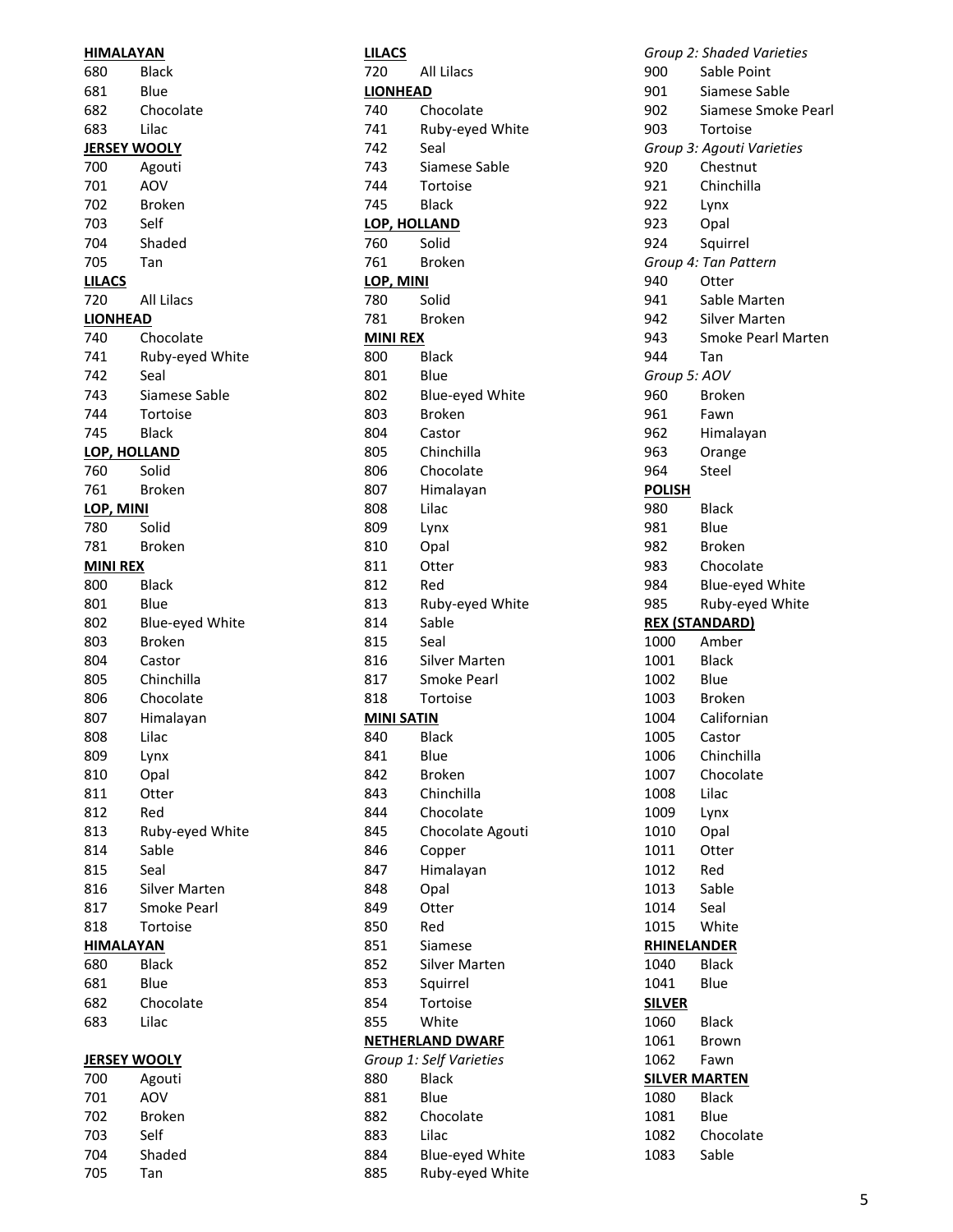| TANS |           |
|------|-----------|
| 1100 | Black     |
| 1101 | Blue      |
| 1102 | Chocolate |
| 1103 | Lilac     |

**THRIANTA** 1120 All Thriantas **VELVETEEN LOP** 1130 All Velveteen Lops

# **FUR DIVISION (All weights)**

#### **REGULATIONS:**

- 1. All rabbits entered in fur or wool classes must be entered and shown in their respective breed class.
- **ENTRY FEE:** \$1.25 per exhibit
- **PREMIUMS:** (Based on number of head/class) 3 or more: 1<sup>st</sup> \$3; 2<sup>nd</sup> \$2; 3<sup>rd</sup> \$1.25; 4<sup>th</sup> & 5<sup>th</sup> will receive ribbons. 2 or less: 1<sup>st</sup> - \$1.50; 2<sup>nd</sup> - \$1.25

#### **CLASSES:**

| RB-<br>- 4 | Fur Class (must be 5 entries to compete for special awards) – List Breed. |
|------------|---------------------------------------------------------------------------|
| 2000       | Commercial White                                                          |
| 2001       | Commercial Colored                                                        |

*Note: Per ARBA rules, entries in these two classes are limited to rabbits of the following breeds: American, Belgian Hare, Britannia Petite, Californian, Champagne D'Argent, Checkered Giant, Giant Chinchilla, Cinnamon, Crème D'Argent, Dutch, English Spot, Florida White, Harlequin, Havana, Himalayan English Lop, New Zealand, Palomino, Polish, Rhinelander, Silver, Silver Marten and Tan. Animals entered in this class are also eligible to compete in their breed fur class. All entries in each of these two classes are judged together.*

RB-\_\_\_\_-9 Fur Class (must be 5 entries to compete for special awards) – List Breed.

2010 White Breed Fur or Wool

2011 Colored Breed Fur or Wool

*Note: All rabbits are eligible to compete in their respective breed fur or wool classes. List breed of each animal.*

RB- -9 Fur Class (must be 5 entries to compete for special awards) – List Breed.

2020 Fryer Fur

*Note: One class, with all white and colors judged together. All entries in this class must be entered in either single fryer or meat pen classes.*

# **MEAT DIVISION**

| <b>ENTRY FEE:</b> \$1.25 per exhibit                                                                                                                     |
|----------------------------------------------------------------------------------------------------------------------------------------------------------|
| <b>PREMIUMS:</b> (Based on number of head/class) 3 or more: $1^{st}$ - \$3; $2^{nd}$ - \$2; $3^{rd}$ - \$1.25; $4^{th}$ & $5^{th}$ will receive ribbons. |
| 2 or less: $1^{st}$ - \$1.50; $2^{nd}$ - \$1.25                                                                                                          |

#### **CLASSES:**

| RB- -10 | Single Fryer - not over 10 weeks of age; minimum weight 3 lbs., maximum weight 5 lbs.                                                                                                            |
|---------|--------------------------------------------------------------------------------------------------------------------------------------------------------------------------------------------------|
| RB- -11 | Meat Pen – consists of 3 rabbits, same breed and variety, not over 56 days old; judged live.                                                                                                     |
| RB- -12 | Single Roaster – A rabbit entered in this class must be under 6 months of age; minimum weight 5lbs,<br>maximum weight 8 lbs. Judged on meat type, condition of flesh and fur per ARBA standards. |
| RB- -13 | Single Stewer – A rabbit entered in this class must be 6 months of age and over; minimum weight 8 lbs.<br>Judged on meat type, condition of flesh and fur per ARBA standards.                    |

# **CLUB BOOTH EXHIBIT DISPLAY**

#### **REGULATIONS:**

- 1. Entry in this class is limited to rabbit, poultry and pigeon clubs which are chartered by their respective national rabbit, poultry and pigeon associations.
- 2. Entry is to promote, educate and/or entertain the public about rabbits, poultry or pigeons in a display emphasizing imagination and creativity to best reach out to public.
- 3. Entry is to be made in the name of the rabbit, poultry or pigeon club.

#### **ENTRY FEE:** None

**PREMIUMS:**  $^{\rm st}$  - \$100; 2 $^{\rm nd}$  -\$75; 3 $^{\rm rd}$  -\$50;  $\qquad$  4 $^{\rm th}$  & 5 $^{\rm th}$  will receive ribbons

# **CLASSES:**

CB-9-1 Club Booth Display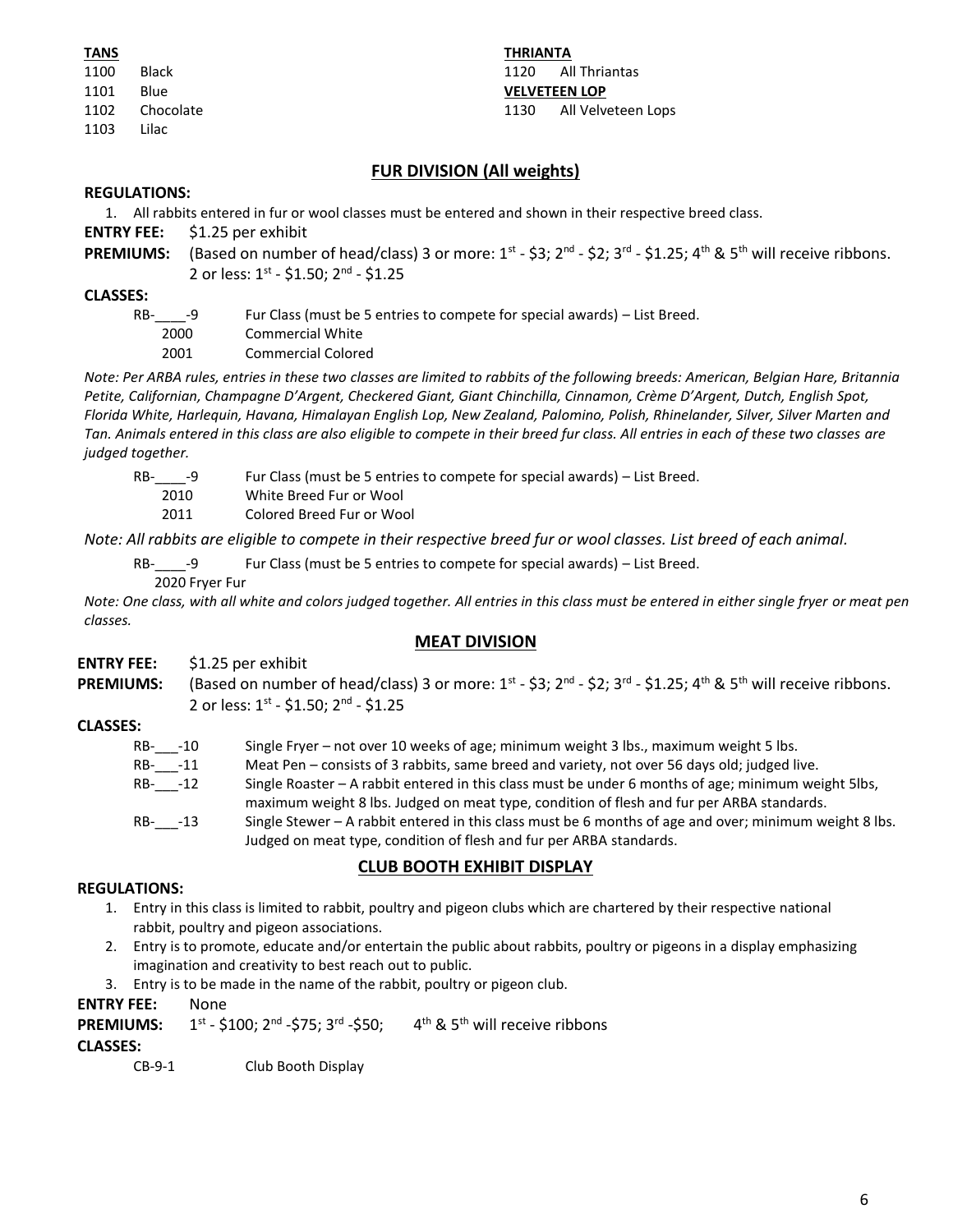| <b>MONTANA</b><br><b>STATE FAIR</b>                 | <b>RABBIT ENTRY FORM</b><br>400 3rd St. NW, Great Falls, MT 59404<br>Phone: (406) 727-8900 Fax: (406) 452-8955<br>Canadian Entries ONLY: candmsh@msn.com | (Office use only)<br>Receipt No. ______________<br>Cash/ Check No.<br>Amt. Pd._______________________                                                                                                                                                                                                                                               |
|-----------------------------------------------------|----------------------------------------------------------------------------------------------------------------------------------------------------------|-----------------------------------------------------------------------------------------------------------------------------------------------------------------------------------------------------------------------------------------------------------------------------------------------------------------------------------------------------|
|                                                     |                                                                                                                                                          |                                                                                                                                                                                                                                                                                                                                                     |
|                                                     |                                                                                                                                                          | $\begin{picture}(20,10) \put(0,0){\line(1,0){10}} \put(15,0){\line(1,0){10}} \put(15,0){\line(1,0){10}} \put(15,0){\line(1,0){10}} \put(15,0){\line(1,0){10}} \put(15,0){\line(1,0){10}} \put(15,0){\line(1,0){10}} \put(15,0){\line(1,0){10}} \put(15,0){\line(1,0){10}} \put(15,0){\line(1,0){10}} \put(15,0){\line(1,0){10}} \put(15,0){\line(1$ |
|                                                     |                                                                                                                                                          |                                                                                                                                                                                                                                                                                                                                                     |
| Number of years exhibited at MT State Fair: _______ | $\Box$ Youth - Age: _____                                                                                                                                |                                                                                                                                                                                                                                                                                                                                                     |
| Email:                                              | Other Info                                                                                                                                               |                                                                                                                                                                                                                                                                                                                                                     |

*I do hereby acknowledge that I have read the rules and regulations in the Exhibit Department Entries portion of the General Information section and that I understand and agree with the provisions stated therein.*

**Exhibitor's Signature: \_\_\_\_\_\_\_\_\_\_\_\_\_\_\_\_\_\_\_\_\_\_\_\_\_\_\_\_\_\_\_\_\_\_\_\_\_\_\_\_\_\_\_\_\_\_\_\_\_\_\_\_\_\_\_\_\_\_\_\_\_\_\_\_\_\_\_\_\_\_\_\_\_**

**Parent/Guardian Signature: \_\_\_\_\_\_\_\_\_\_\_\_\_\_\_\_\_\_\_\_\_\_\_\_\_\_\_\_\_\_\_\_\_\_\_\_\_\_\_\_\_\_\_\_\_\_\_\_\_\_\_\_\_\_\_\_\_\_\_\_\_\_\_\_\_\_\_\_**

| <b>Entry Code</b>                      | <b>Breed</b> | Class # | <b>Color</b> | <b>Class Code (Age</b><br>- Code $1-8$ ) | <b>Buck or</b><br><b>Doe</b> | Ear Tag<br>$\pmb{\sharp}$ | <b>Show A</b><br>\$1.25 | <b>Show B</b><br>\$1.25 | <b>Total</b><br><b>Due</b> |
|----------------------------------------|--------------|---------|--------------|------------------------------------------|------------------------------|---------------------------|-------------------------|-------------------------|----------------------------|
| Example RB-1000-1<br>(Rex Breed Class) | Rex          | 1000    | Amber        | Senior                                   | В                            | $1A1$                     | \$1.25                  | \$1.25                  | \$2.50                     |
|                                        |              |         |              |                                          |                              |                           |                         |                         |                            |
|                                        |              |         |              |                                          |                              |                           |                         |                         |                            |
|                                        |              |         |              |                                          |                              |                           |                         |                         |                            |
|                                        |              |         |              |                                          |                              |                           |                         |                         |                            |
|                                        |              |         |              |                                          |                              |                           |                         |                         |                            |
|                                        |              |         |              |                                          |                              |                           |                         |                         |                            |
|                                        |              |         |              |                                          |                              |                           |                         |                         |                            |
|                                        |              |         |              |                                          |                              |                           |                         |                         |                            |
|                                        |              |         |              |                                          |                              |                           |                         |                         |                            |
|                                        |              |         |              |                                          |                              |                           |                         |                         |                            |
|                                        |              |         |              |                                          |                              |                           |                         |                         |                            |

|               | <b>Entry Fees:</b>                                                                                           |  |
|---------------|--------------------------------------------------------------------------------------------------------------|--|
|               | Exhibitor's Packet @ \$20 each: _______<br><b>Exhibitor Pass Numbers:</b><br>(10 Tickets for Youth or Adult) |  |
|               | Individual Exhibitor Tickets @\$4 each:<br><b>Individual Ticket Numbers:</b>                                 |  |
| <b>TOTAL:</b> | "C" Gate Pass Numbers:                                                                                       |  |